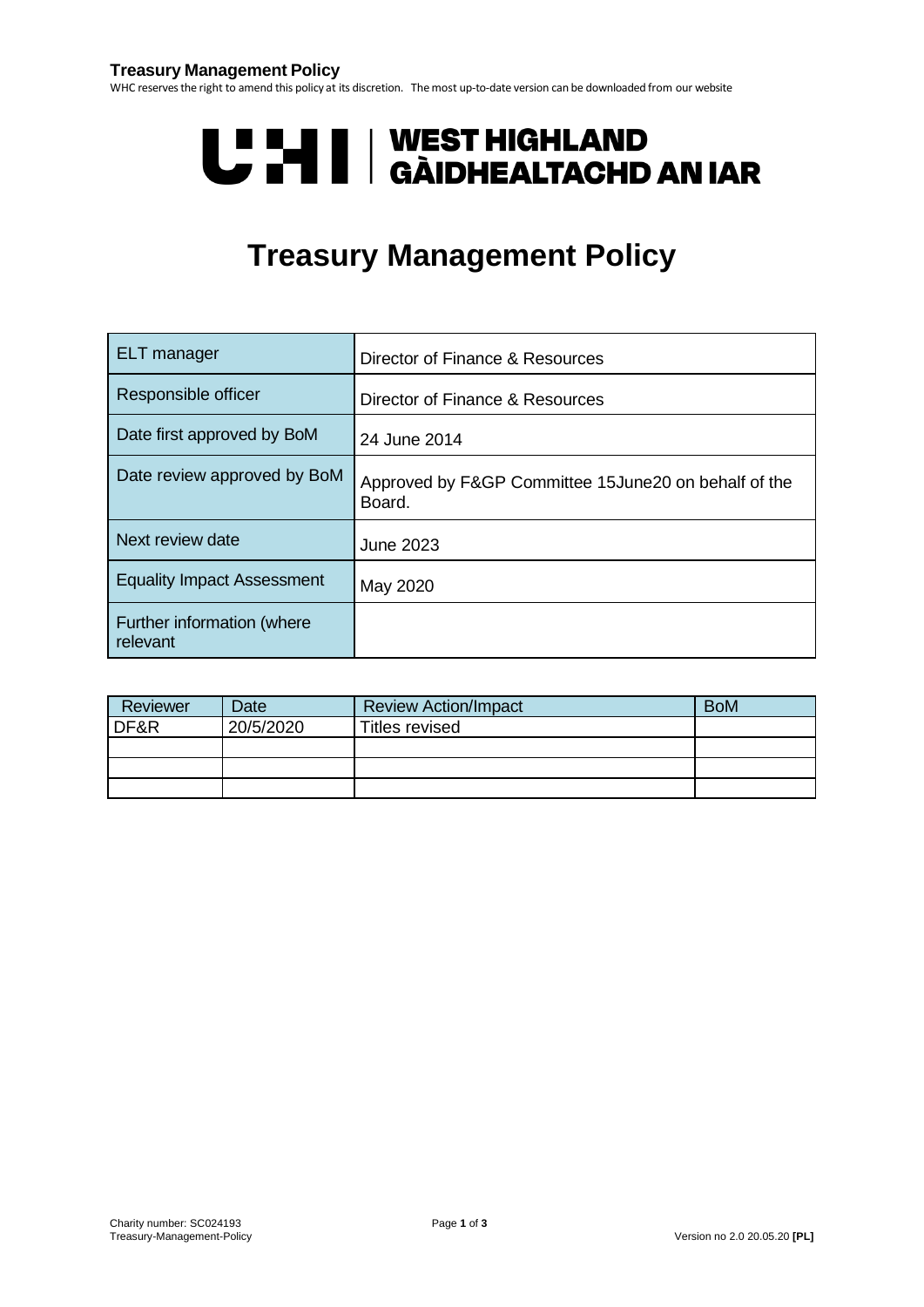#### **Treasury Management Policy**

WHC reservesthe right to amend this policy at its discretion. Themost up-to-date version can be downloaded from our website

# **Contents**